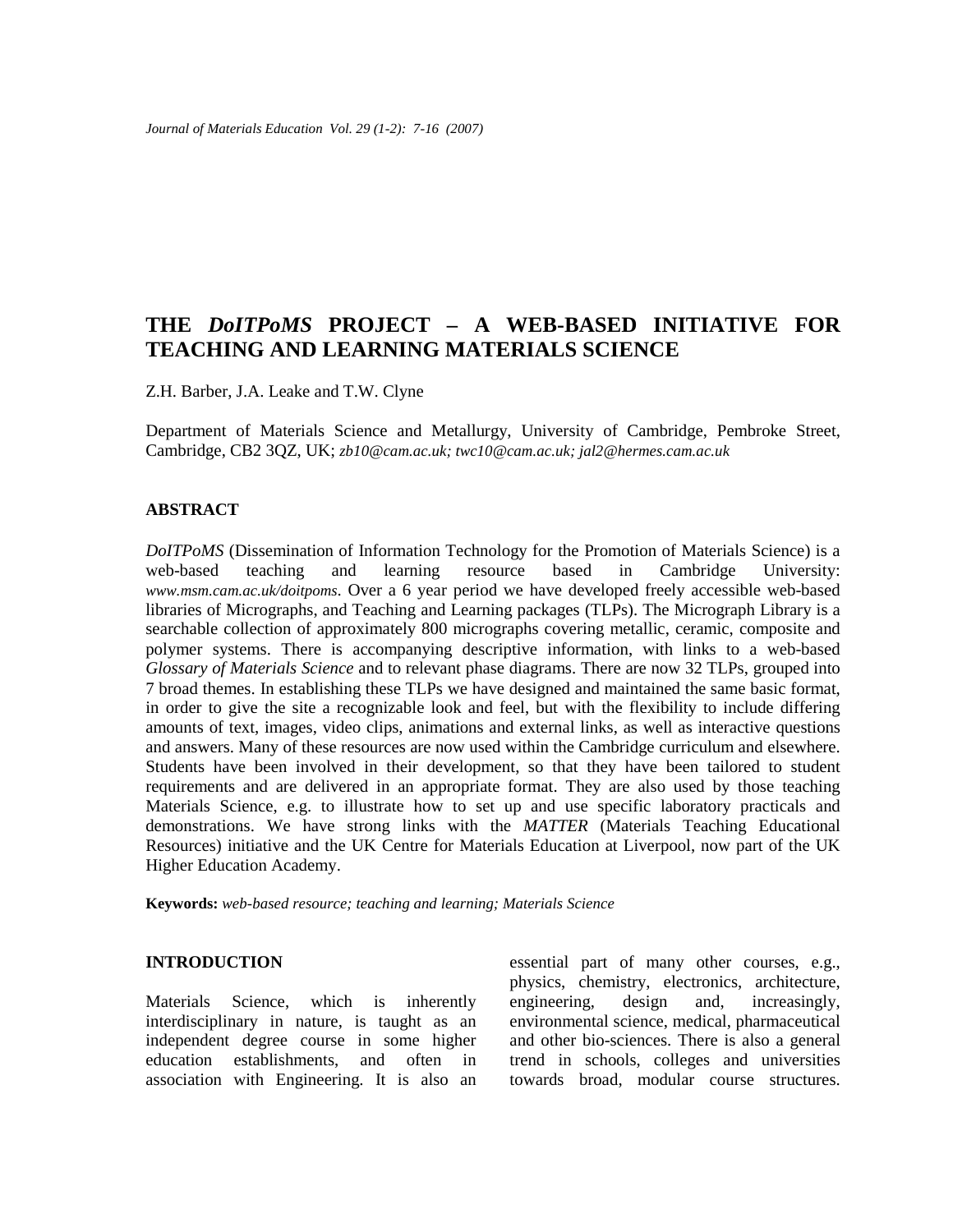These factors lead to the requirement for efficient communication with a broad spectrum of students taking a variety of different courses, and the need for effective support and supply of teaching resources to those who teach Materials Science.

#### **The History**

The *DoITPoMS* Project (Dissemination of Information Technology for the Promotion of Materials Science) is an educational initiative in Materials Science which began with three basic aims:

- (i) to increase the support offered to both students and teachers,
- (ii) to promote distributed learning, and
- (iii)to supplement traditional teaching methods (i.e. lectures, laboratory classes and small group teaching).

The project built on recognised expertise in the Materials Science and Metallurgy Department at Cambridge University in the use of Information Technology to enhance the student learning experience, and set out to develop and disseminate such techniques within the UK Materials Education community. Broader benefits envisaged included the promotion of awareness of Materials Science in schools and the wider community through the creation of widely available resources and through dissemination activities. In addition, the resources developed may be seen as a contribution towards the drive for expansion of access to higher education. Strong departmental links with several European research and teaching institutions through a range of activities (including student exchanges), and involvement with the recent Cambridge-MIT Institute programme, also gave access to the European and US perspectives on materials education. Strong links have been maintained throughout with the UK Centre for Materials Education<sup>1</sup> (previously the Subject Centre in Materials), based at Liverpool University.

*DoITPoMS* was initiated (in 2000) in the Materials Science and Metallurgy Department, Cambridge University, in a 3 year programme funded by the Higher Education Funding Council for England (as part of a wider project: the Fund for the Development of Teaching and Learning). This funding enabled the employment of an IT Resources Co-ordinator and a Secretarial Administrator, as well as freeing the 4 academic investigators of a small proportion (notionally 5%) of their University duties. In addition, 5 partner institutes received funding for collaborative work, and there were funds for travel and interaction with these partners.

The partners were specifically chosen to represent a spectrum of institution and student intake characteristics, and to provide comprehensive coverage of the range of disciplines within the fields of Materials Science and Engineering. It was also imperative to call upon academics with personal interests in aspects of the proposed activities, and these included the development and application of educational software, process simulations, analytical and numerical tools for teaching purposes; enhancement of teaching methods; and the promotion of public awareness of Materials Science. The Partner Institutions were: University of Manchester / UMIST (Manchester Materials Science Centre); Oxford Brookes University (Department of Mechanical Engineering); University of Sheffield (Department of Engineering Materials); London Metropolitan University (London Metropolitan Polymer Centre); and University of Leeds (Institute for Materials Research).

#### **THE RESULT**

A web-based resource has been developed, which consists of a Micrograph Library, and a Library of Teaching and Learning Packages (TLPs): *www.msm.cam.ac.uk/doitpoms*.

#### **The Micrograph Library**

This is a collection of micrographs (currently about 800), covering a wide range of specimen types and microscopy techniques. The value of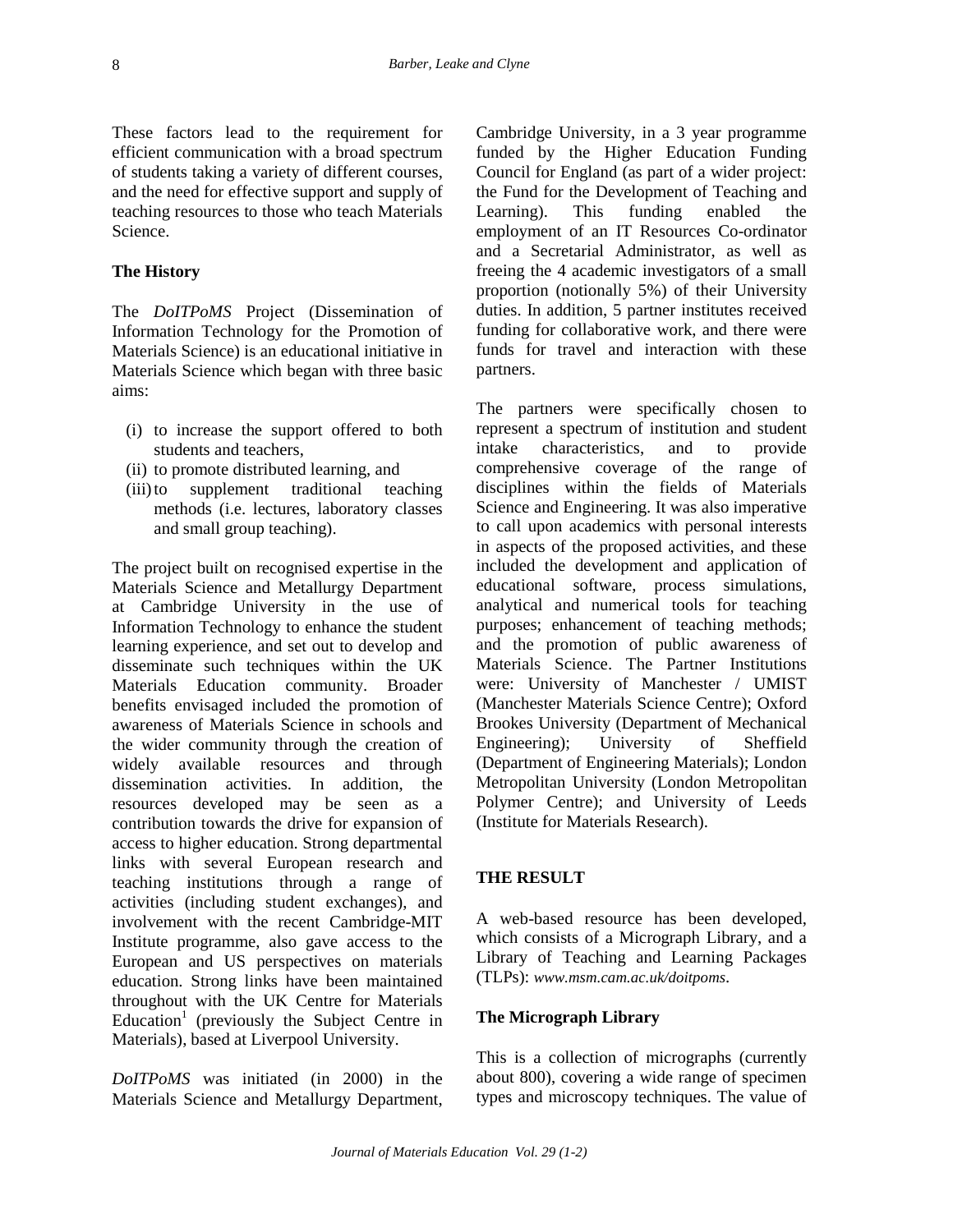the resource comes from the data which accompany all micrographs (*metadata*), effective methods for searching the site, and web links (both within the site, and elsewhere). The *metadata* fields are illustrated in the example shown in Figure 1: each field appears for every micrograph, although they may be filled to a greater or lesser extent (or not at all), depending upon the sample and its provenance. Thus the user knows what information to expect and where to look for it.

The library may be searched in many different ways: by entering a search word or term (there is both a *basic search* and *advanced search* facility), or by using links through the *metadata*

fields. For example, a general *Browse* option leads to the micrographs listed according to materials *category* (e.g., ceramic, metal or alloy, device, composite, polymer, foam, etc.) and, from here, one may choose to list the micrographs of a particular category by *system*, *composition*, microscopical *technique*, or *keywords*. The list chosen may be ordered by micrograph number (simply the numeric sequence in which they were incorporated into the library), or by popularity. *Related micrographs* lists similar micrographs, including different magnifications of the same sample. Figure 1 shows the *Full record* page for one micrograph, including a thumbnail and the complete set of *metadata* fields.



Figure 1. Web page showing the full record for one micrograph in the Micrograph Library, including a thumbnail of the micrograph itself, and all associated *metadata*.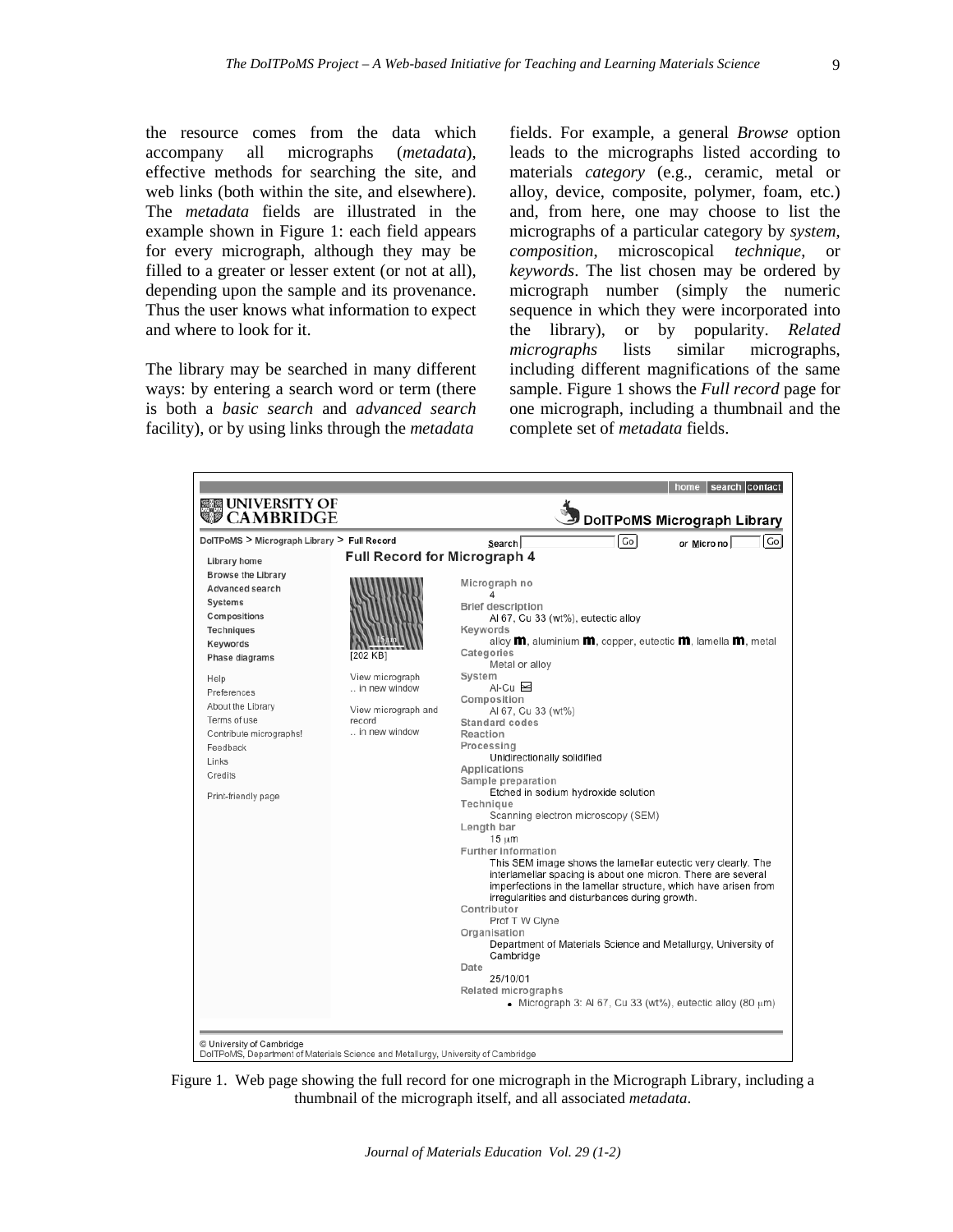Many systems include a phase diagram (there are currently 12 binary phase diagrams available, all linked to the relevant micrographs), and these may also be used as the basis for searching the library. Each phase diagram is interactive, in that the mouse may be scanned across it to give temperature and composition at any point. *Key words* are, where appropriate, linked directly to the *MATTER*<sup>2</sup> *Glossary of Materials Science*, which gives definitions.

The micrograph itself may be viewed enlarged, and may be very simply downloaded, for example using 'copy and paste', or 'drag and drop' into another document or presentation. In all cases the scale bar is shown clearly superimposed on the micrograph, which means that there are no issues with re-sizing, since the scale bar is re-sized as well.

A web page gives detailed instructions for anyone to contribute micrographs to the library, asking for all necessary *metadata*. Contributors are credited within the *metadata* (and, for example, *contributor* may be used as a search term). There is also a page on *Terms of use*, which states that images may be freely downloaded and used for non-profit making activities within educational institutions, where full acknowledgement of the source must be given. Acceptable use may be in lectures and presentations, computer aided learning materials, online tutorials, tests, homework, and educational web pages.

# **Teaching and Learning Packages**

There are currently 32 TLPs, which are listed in 7 different groupings: *Techniques for Studying Materials*, *Structure and Properties of Materials*, *Mechanical Behaviour of Materials*, *Plasticity and Deformation Processing*, *Biomaterials*, *Materials Conservation and Recycling*, and *Energy Storage*. There is also a TLP on the *Teaching of Foreign Languages*, which deals specifically with issues related to language teaching for scientists.

The format for each TLP follows the same, recognisable pattern, so that the user knows what to expect and where to look for information. A front page includes a relevant illustration, and a list of available pages (see Figure 2a). These always begin with *Aims*, which are the learning outcomes to be expected from working through the TLP. *Before you start* gives information about any prior knowledge which may be required in advance of using the TLP. This may be linked to the *MATTER Glossary* for further explanation and, where specific knowledge is a prerequisite, there is often a link to a site to supply this information (e.g. another TLP). There then follows a set of pages containing the teaching and learning resources in the form of text and illustrations, which may include equations, animations, video clips, models, simulations etc. Full use has been made of the web as a delivery mechanism, and hence text is kept to a minimum and much information is relayed in the form of animations, simulations and video clips. Often these include an interactive element (e.g. pushing a button to begin a simulation, or manipulating a 3-dimensional representation with a mouse). Video clips are clearly labelled with their size, so that a user can estimate how long they may take to download (for example, see Figure 2b).

All TLPs end with questions which are interactive. A choice of answers may be given, and clicking on one brings up a text box: *correct* or *incorrect*, generally with some explanation. In some cases there may be a *hint* text box to click on, or a full worked answer. In addition, there are longer descriptive questions which are not accompanied by answers and hence may be used for student assignments. A *Going Further* page gives references in the form of books, articles and links to other sites.

Many TLPs are based upon laboratory practical experiments used for undergraduate teaching in the Cambridge Materials Science courses. These include details of the experimental equipment required, with instructions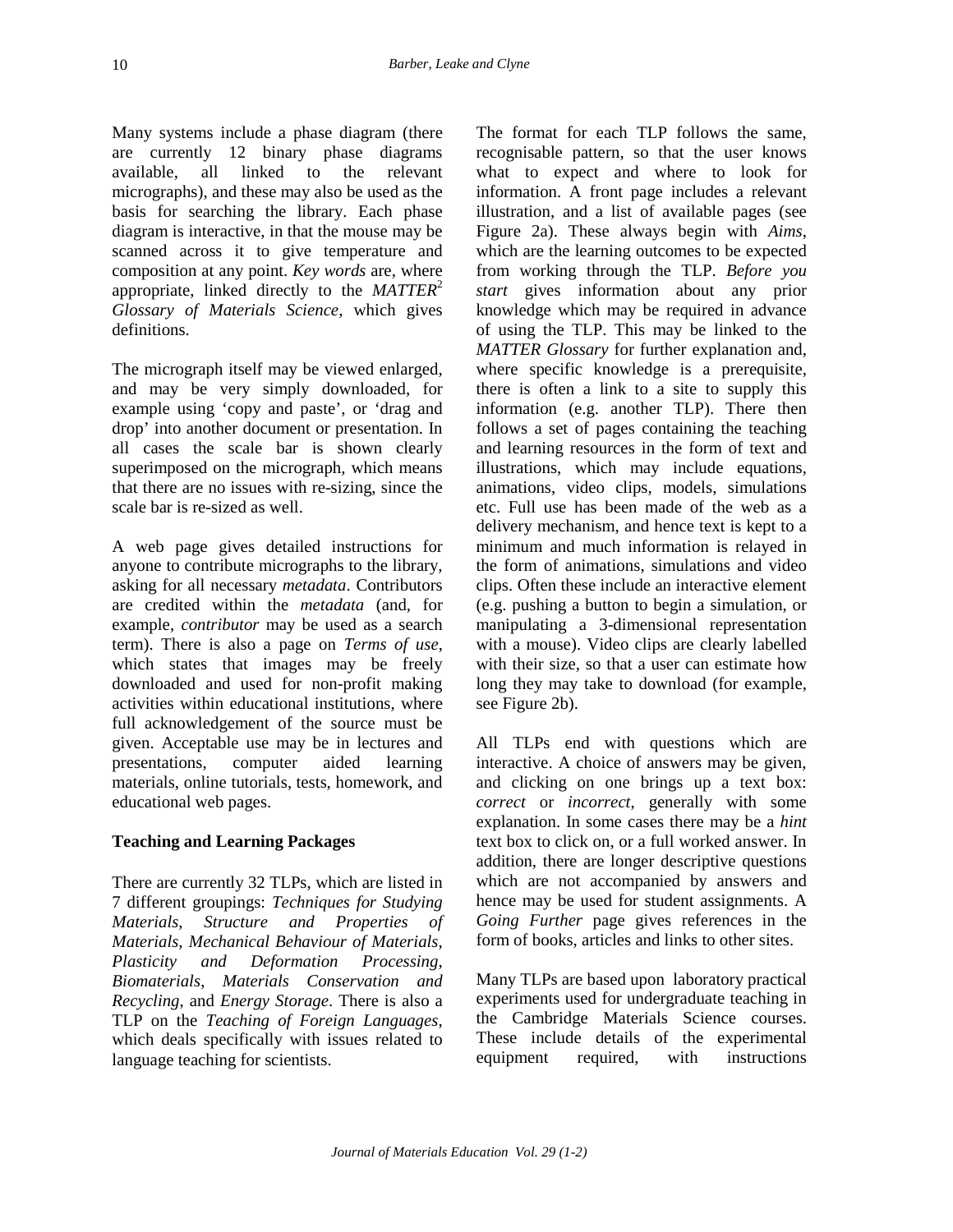

Figure 2 (a). The front page of a TLP, 'Introduction to Dislocations'.

for setting up the practical, the expected results and, where appropriate, a description of the analysis and interpretation of the results. Photographs of the equipment are often supplemented with a video clip of the practical set-up in operation and/or the experiment actually running in a practical class, illustrating the students' interaction with it. Hence, teachers may choose to use such a practical by setting it up for themselves, or may use the TLP to demonstrate the practical to a class. Students may use it to prepare for a laboratory class, or to run through a missed class, or to see what should have happened if their own experiment goes wrong.

#### **Use of the Resources**

All these resources can be used in very flexible ways. For example, the smallest unit may be extracted: a micrograph, a still from a video clip, or a diagram, to be incorporated into a teacher's own material. Alternatively, larger sections may be taken, and information from descriptions and links may be added as required. We believe that this flexibility offers the best chance of uptake by others – we do not prescribe the way a topic should be taught (although we may suggest it!), but leave this to the user.

However, the TLPs are available to be taken up in full, e.g., for a teacher to learn about a subject or topic themselves; to get ideas for practical classes or demonstrations, or to set as study tasks for students. Resources may be used by students to access at home, perhaps when a laboratory or library is not available, for set assignments, project work, or just for general revision and broadening of knowledge.

The great value of a web-based resource is the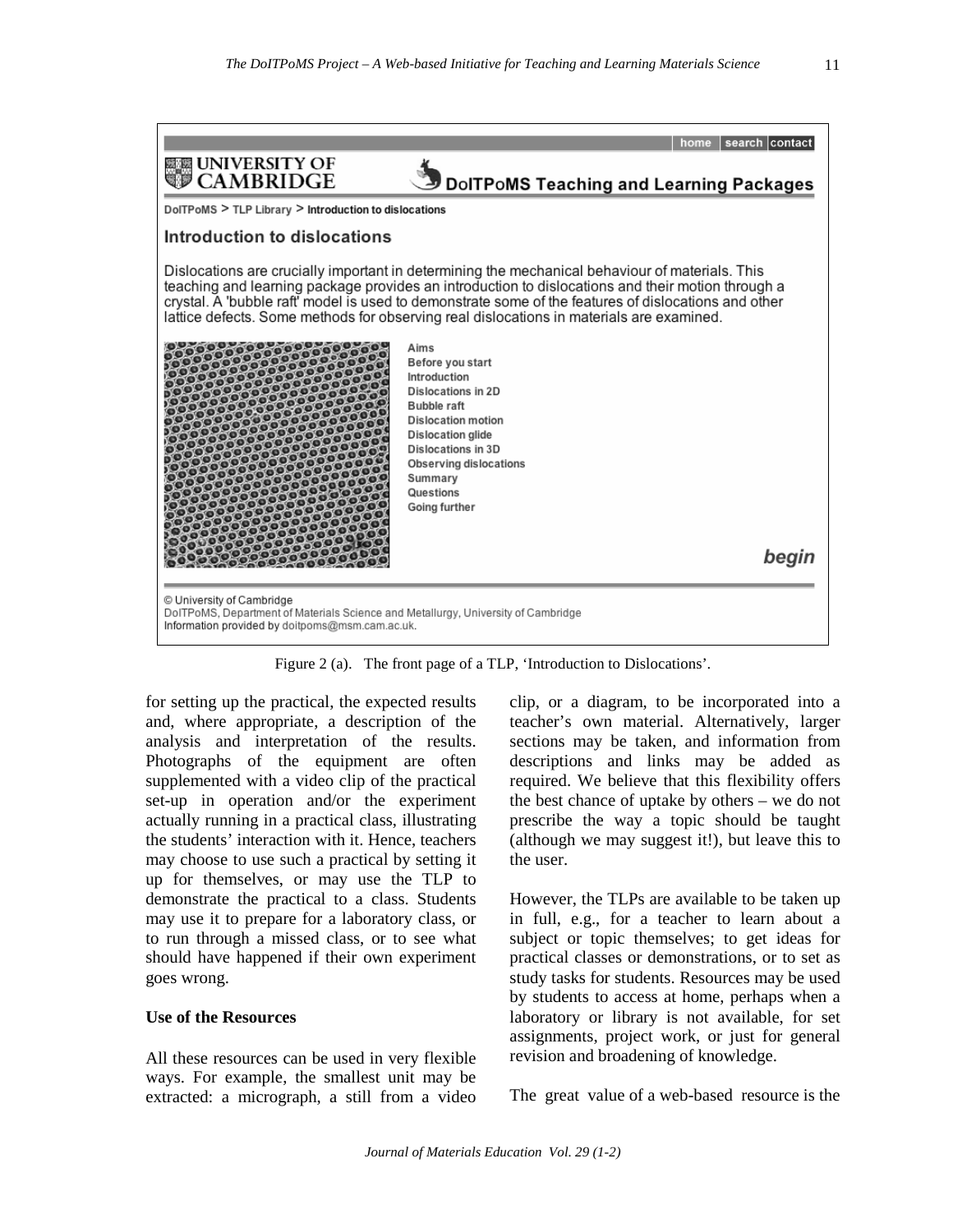

Figure 2 (b). A page from the same TLP.

ability to make links with other resources. Here we have made good use of such linking, but always aware that it is only of value if it can be assured, i.e. there is no point in linking to a web site that subsequently disappears! Hence, links through established sites are of the greatest value, and in this we have benefited from our own links with other educational initiatives, such as the *MATTER* project.

Resources include a *Feedback* page, in which users are encouraged to comment (either anonymously, or including their contact details). Many users are happy to give contact details and this can lead to valuable correspondence. It is obviously essential that any error or ambiguity is rapidly corrected and that suggested improvements are incorporated, if appropriate.

Figure 3 shows statistics from the web site: successful requests, distinct hosts served, and data transferred. There are clearly fluctuations which accompany the academic calendar cycle, and may also be linked to the appearance of new resources on the site.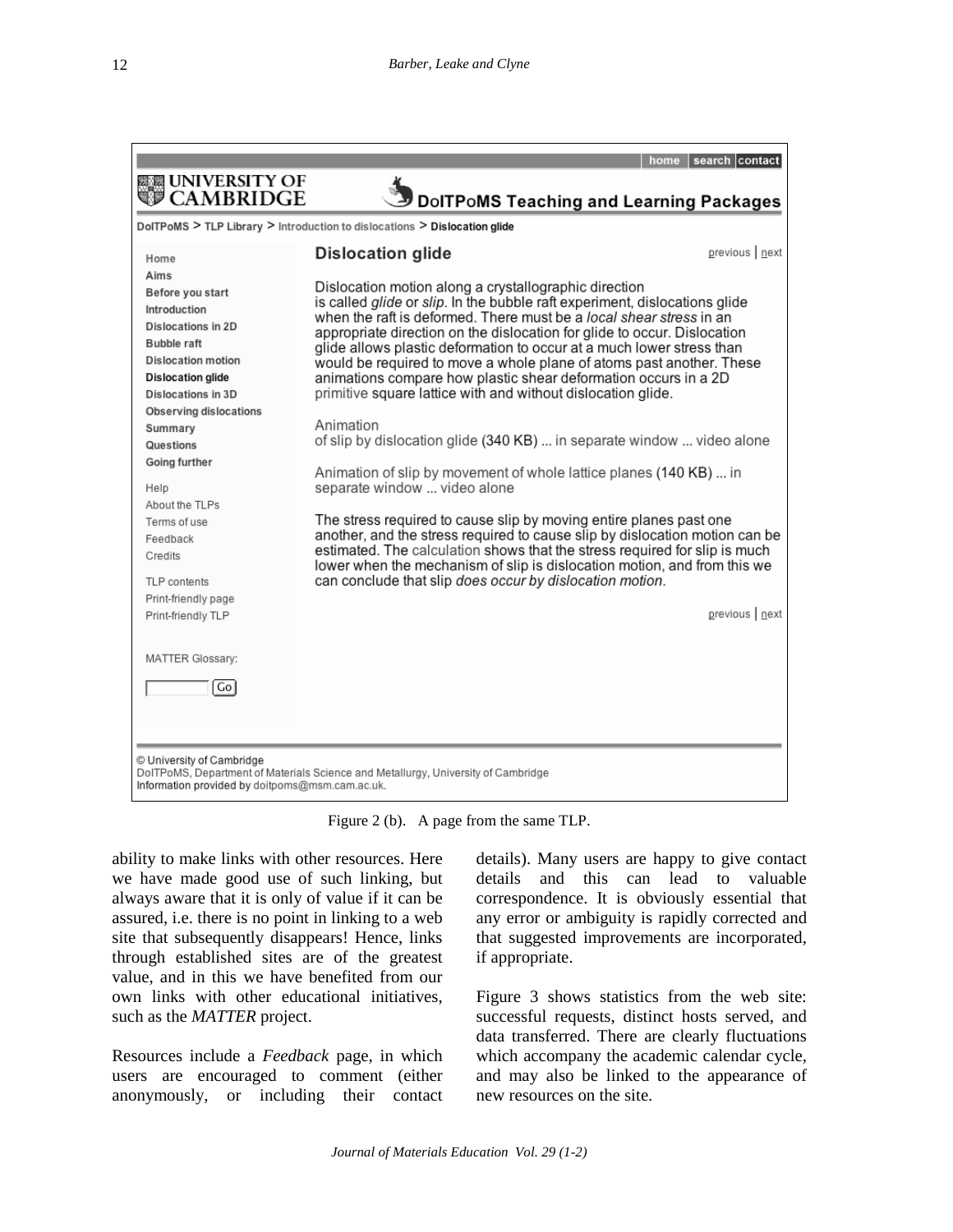

Figure 3. Web statistics of site usage.

## **What We Have Learned**

Our experience has shown the importance of format and style. If a web-based facility is recognisable, accurate and easy to navigate

around, then others will rapidly learn to trust it and use it. The ability to demonstrate an existing, 'working' product is often sufficient to persuade even the most sceptical of academic colleagues!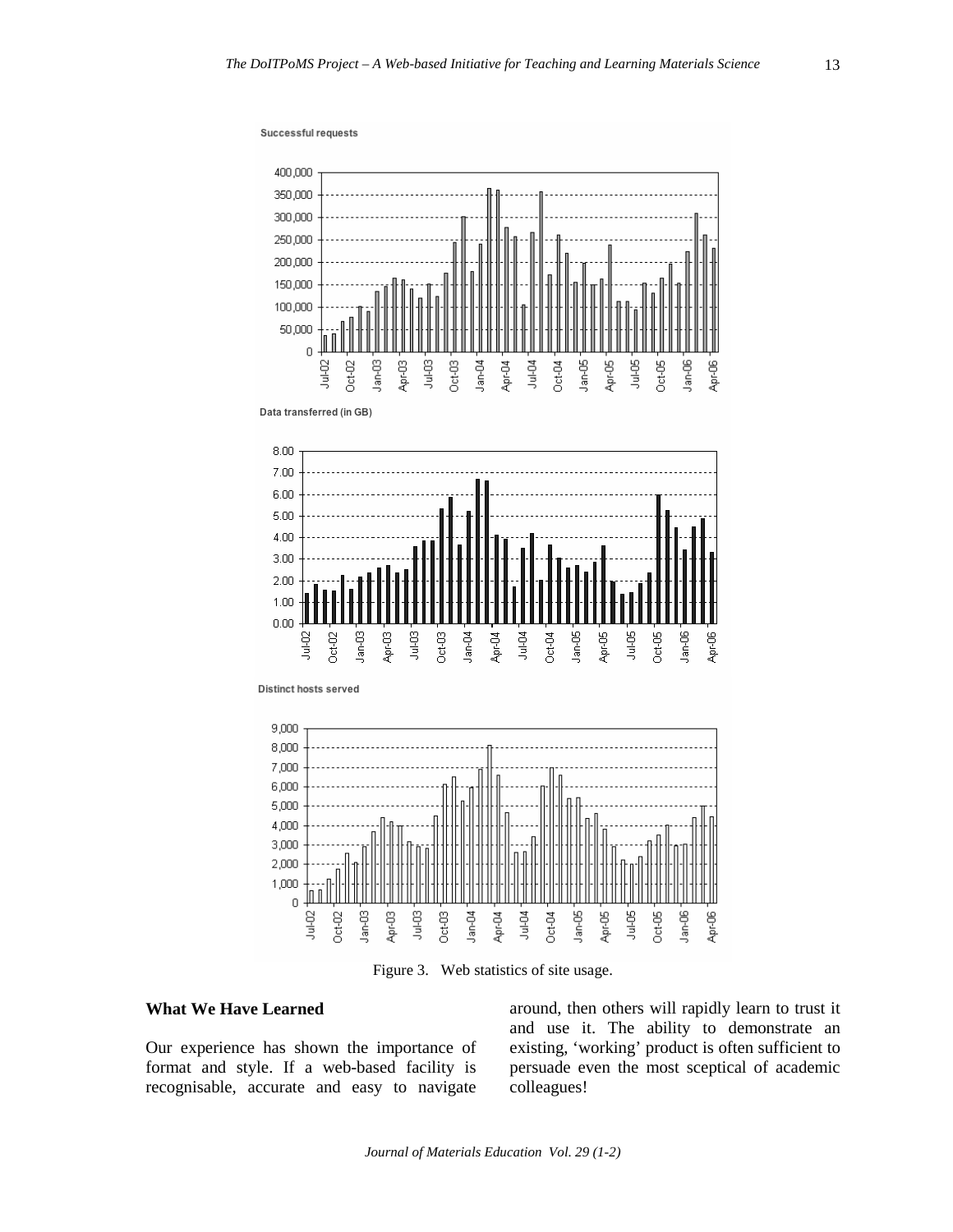We learned that a considerable critical mass of micrographs was required before others picked up on the site and began to contribute further examples. The recognisable format and style, demonstrating a valuable and easily searchable resource, then assisted in encouraging contributions from elsewhere.

It is necessary to have a pool of workers in order to produce high quality material for addition to the site. To this end we have employed undergraduate students over summer vacations. Students are all volunteers who show a genuine interest in Materials Science and in the project. They are paid a market rate to stay in Cambridge, typically for between 4 and 8 weeks, based in the Materials Science Department. Each student is assigned to a specific, new TLP, with a member of the academic staff acting as advisor. The students generally work individually on their 'own' TLP, but a team spirit is engendered by having a group of students (typically between 4 and 8) working at the same time. Weekly meetings with all students and staff involved include updates on progress and discussion of ideas and plans for the following week's work. It is essential that support facilities are available during this period: bench space, laboratory equipment and technical support for setting up and running experiments; support from the photographic department for handling pictures and videos; and computing support in order to transfer the outcome onto the main *DoITPoMS* site.

One of the most significant extra benefits to have come from the development of the *DoITPoMS* site has been the result of this summer student activity. The students enjoy it, and can get a feeling of empowerment from their direct input into the site. They generally decide on the specific content and the way that it is put together, i.e. the final 'look' of the pages, with some guidance from the academic in charge. They learn a great deal, and gain experience with a particular aspect of Materials Science, as well as the building of such a resource. They invariably become enthused about the subject, and they have some great ideas – being well placed, with respect to the market, on how to present the material.

A bonus has also been the use of the site to advertise possible course content, as well as general information about the subject. In the Cambridge undergraduate degree programme students are enrolled as 'Natural Scientists' and can choose Materials Science as just one of their course options prior to specialisation in their  $3<sup>rd</sup>$  year. It is therefore essential for the department to be able to advertise the subject, particularly for those coming straight from school, where they may never have heard of it. Students in later years can also gain an insight into the subject, and how it is taught, before making their course choices. Our experience has been that the more information we can offer, then the more likely it is that the course is taken up. Negative attitudes tend to spring from a lack of knowledge and a reluctance for the unknown.

We benefited greatly from the involvement of our UK partners, particularly in dissemination. It was extremely important for other establishments to use the site and give us feedback on the general applicability of what we were producing. This was often performed through organised student classes using a particular resource, evaluating its effectiveness, and returning feedback and critical appraisal. The resources themselves were generally put together in Cambridge, since we were concerned to produce a 'badged' product, with immediately recognisable content, appearance and attributes, leading to an implied assurance of quality. This is, of course, not to say that only we were able to produce high quality resources, but we believe that very tight control of content and appearance led to the recognisable product that has been widely taken up. Our experience was that such tight control meant that resources were constructed at one site, though they may incorporate content from others.

Dissemination workshops were also held, to advertise *DoITPoMS*, describe its application and illustrate how it might be used. Attendees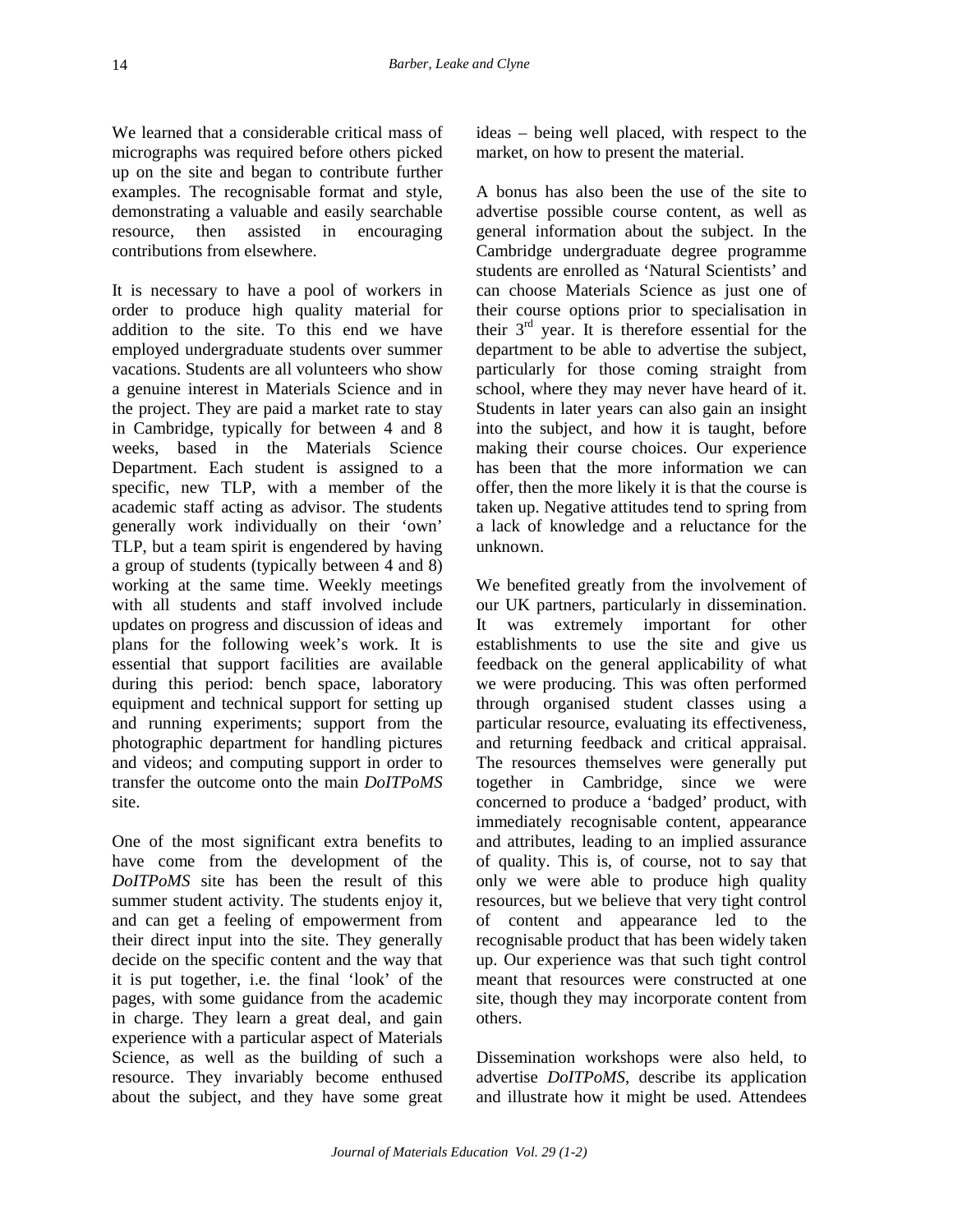(including lecturers and teachers of Materials Science, and those interested in education and teaching) used the resources during the workshop and offered valuable feedback.

### **The Future**

The TLP library is expanding, through employment of summer students, and additions are continually being made to the micrograph library as contributions are received. Web site maintenance is always necessary, as is correspondence with contributors and those offering feedback on the site.

#### **SUMMARY**

*DoITPoMS* represents a freely accessible, comprehensive set of teaching resources, including a Micrograph Library, with associated *metadata*, and a library of Teaching and Learning Packages (TLPs), which are stand alone packages, each based on a specific Materials topic. These resources can be used by both students and teachers to enhance the learning experience. They are designed to be used flexibly – taking as much or as little as is required, and we believe that this aspect will continue to lead to widespread uptake across a broad, and varied market. We have made every effort to produce a recognisable, high quality product, which is very easy to access, with a range of search methods available, and benefiting from direct links with other, similar initiatives.

*DoITPoMS* can assist all teachers of Materials Science, both those who are already experts in the subject, and those from other sciences who, for example, may find that they are required to teach a Materials Science course. It offers examples of good methods for the teaching of specific areas, supplies resources for the enhancement of existing courses, and has encouraged academics to become involved with their own creation of resources.

The resources have been taken up within much of the Materials Science teaching in Cambridge and elsewhere. The *DoITPoMS* site has also proved to be of great value for dissemination of information about Materials Science and Materials Science courses to high school students, potential undergraduates, parents etc., who might otherwise be unaware of what the subject has to offer.

## **ACKNOWLEDGEMENTS**

The authors are indebted to D Hudson, who was primarily responsible for building the *DoITPoMS* web site, and for much of its initial design. We also thank the Higher Education Funding Council for England, the UK Centre for Materials Education, and the Cambridge-MIT Institute for financial support.

#### **REFERENCES**

- 1. *www.materials.ac.uk/*
- 2. *www.matter.org.uk/*